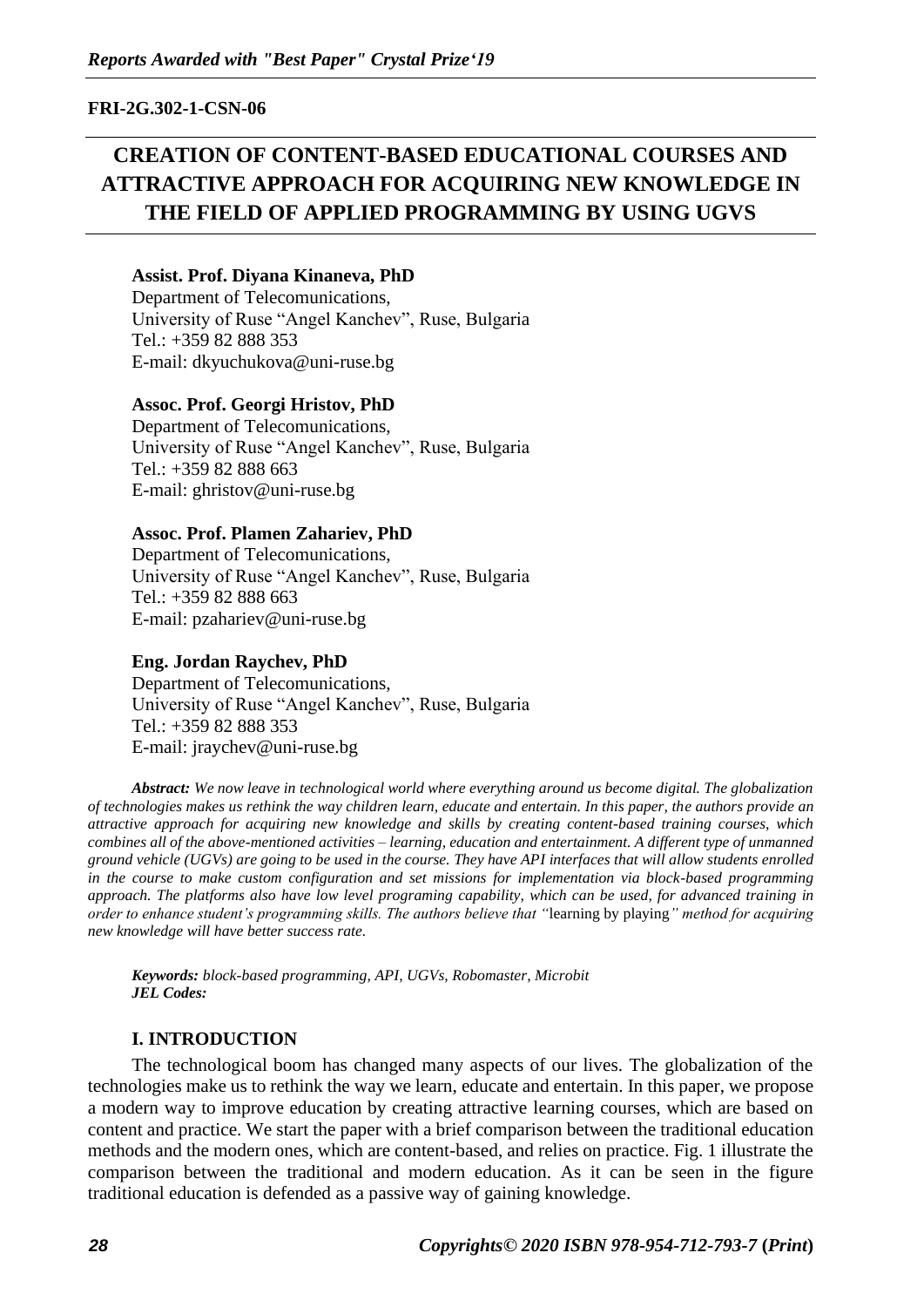

Fig. 1 Comparison between traditional education and education based on content and practice

The learners simply sit down together and listen to the teacher or another speaker who will recite the lesson. The learning materials are mainly text-based books and videos. On the other hand modern education teaches about the skills required today (for example skills of science and technology). In addition to the listening and watching videos, the modern education also includes writing, visualizing, imagining, and practicing skills. The methodology used for teaching in the modern educational systems is very interactive. Statistics show that approximately 87% of learners are engaged with content and interact with their mentors and classmates. In contrast, only 4% of students enrolled in traditional learning courses are engage with content and interaction with their mentors and peers is very poor. Learners that don not implement the content retain barely 5% of the information. On the other hand, learners that actually take action retain 90% of the information.

# **II. GAMIFICATION IN EDUCATION**

In the paper, we also focus on a process also known as gamification [1]. The term gamification is generally used to denote the application of game mechanisms and strategies in nongaming environment with the aim of improving engagement, organization productivity, training and many more. Gamification is not just playing games. In recent years, it has become extremely popular in the field of educations because of its capabilities to unlock student's potential by making learning more motivating and engaging [2]. The effective implementation of gamification in the education can lead to a number of improvements [3]. Some of the benefits of implementing gamification in the education are emphasized below:

• *Better learning experience* – the high engagement during the training leads to achieving better results and improving academic performance. A good gamification strategy with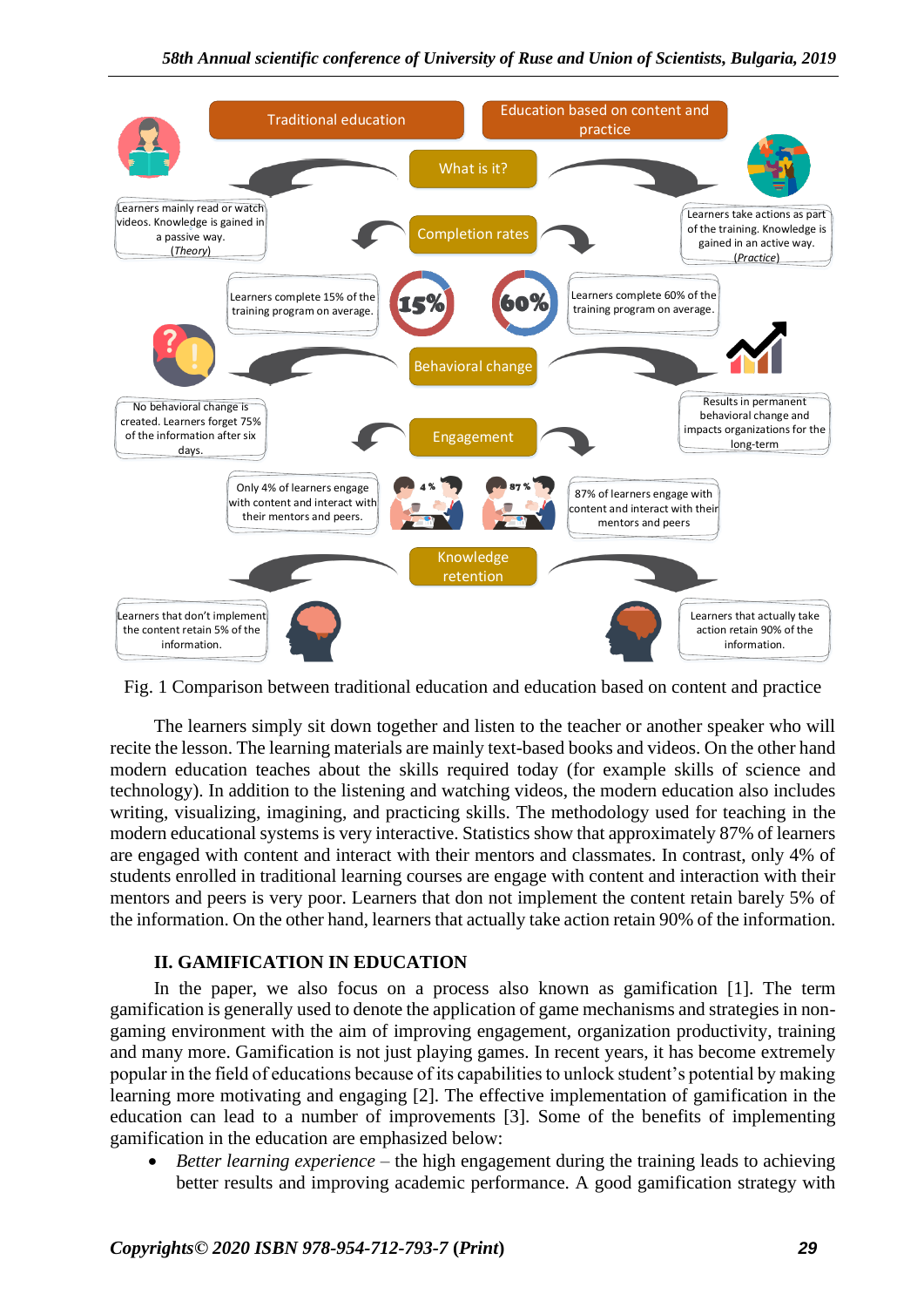high levels of engagement will increase the recall and retention. The better learning experience is obtained by combining both fun and learning during game playing.

- *Better learning environment*  the gamification provides an effective learning environment and help students practice real-life situations and challenge their skills in a safe environment. This leads to a more engaged learning experience that facilitates better retention of the knowledge.
- *Instant feedback*  providing instant feedback enables learners to test their knowledge or to understand what knowledge the need.
- *Prompting behavioral change* receiving "awards" would certainly make the training great. By playing games participants usually receive points, avatars, badges, reputational levels and ranking that more or less motive students and stimulate learning process. This prompts to behavioral change. Behavioral change is very important since the behavior is a function of the individuality and surroundings. The individuality is determined by the abilities of a person, which are not fixed – they are acquired with knowledge and skills after the learning process.

Even that the gamification has some drawbacks, which we are not going to discuss, it is widely used in modern educational systems because of its capabilities to engage people, motivate action, promote learning, and solve problems [4].

## **III. STEAM EDUCATION**

The educational course that is proposed in the paper is in the field of STEM education. Recently the STEM education has gain a lot of popularity since it is related to the most important field of education: Science, Technology, Engineering and Math. In most recent discussion about STEM education critics adds one additional subject – ART and makes STEM a STEAM education. The Art is also important subject, which can be integrated to the above-mentioned ones, because it is related to the ability of teaching creativity and dexterity. STEM or STEAM is not just a combination of all of the above subjects. According to teachers and researchers, STEAM is a philosophy, which is focused on teaching knowledge and skills in a way that resembles real life.

On the question, why STEAM education is so important, authors in [5] gives the following answer. According to the Department of Commerce in USA, STEAM occupations are growing at a 17% rate, while other occupations are growing at a 9.8% rate. Not only in the USA, but also around the word, science, technology, engineering, and mathematics employees play a vital role to sustain the growth and stability of a country's economy.

Introducing STEAM knowledge to kids helps them become more creative and criticalthinking as well as helping them learn to solve problems [6]. STEAM education is important for students because it promotes independent thinking, comprehensive approach and creative problem-solving skills. In STEAM education students usually has a project they are working one. This trains the students thinking ability, working in teams and problem-solving skills.

The course that we have developed is mainly oriented to the young students and kinds and is strongly related to STEAM education. In the course, the enrolled students will be provided with robotic kits that are specially designed for educational purposes. Developing a robotic course has many considerations [7]. One consideration is the hardware platform that is going to be used. Different robotic kits are discussed in the next section. Another consideration is the duration of the course, but this consideration depends on the average age of students enrolled in the class. For example, for kids at the age of 10 to 14 years old probably the best schedule time for classes will be two times per week for an hour class. Another important think is how the training materials will be provided to the students. We have set on-line platform for e-learning where student may read and watch material on demand. On the other hand, teachers have prepared presentations with training materials that are presented in front of students during the classes. All of the materials are content-based and provoke students to practice skills. A screenshot of the on-line platform for course materials is provided in fig. 2.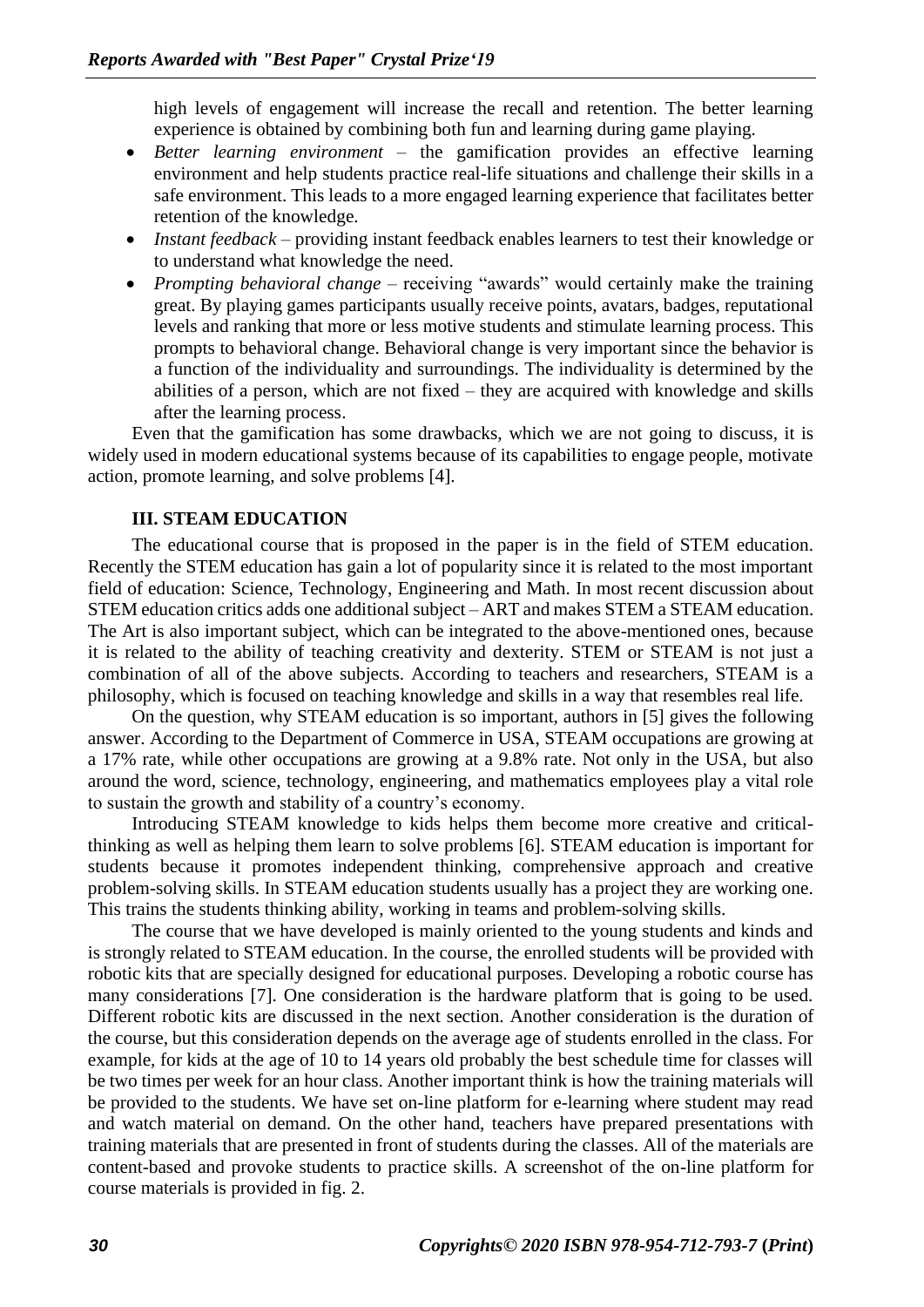

Fig. 2 On-line educational platform for e-learning and STEAM education

# **IV. ROBOTIC KITS**

This section of the paper reviews available educational robotic kits that are applicable in the course that we have developed. Currently on the market, there are many robotic kits and the market will become more and more flooded with different solutions because of the popularity of STEAM education. We not going to make review of all founded in the market but instead only for the popular ones, and the robotic kits used in our course.

# **Popular robotic kits**

# *A. LEGO Mindstorms*

Probably the most important robotic kit available today is LEGO Mindstorm. The official mission of LEGO is *to inspire and develop the builders of tomorrow* [8]. LEGO Mindstorm kit has different version since in initial release on the market. They are mainly differ by complexity – each successor has increased complexity, thus allowing the development of more sophisticated and complex robots both from mechanical and the control software point of view. The most popular and newer version of LEGO Mindstorm is called EV3 and it was released in 2013. Like the other kits LEGO Mindstorm EV has a Lego Intelligent Brick, which serves as the I/O interface, communication interface and computational unit. The last version of LEGO Mindstorm is illustrated in fig. 3.



Fig. 3 LEGO Mindstorm EV3 educational robotic kit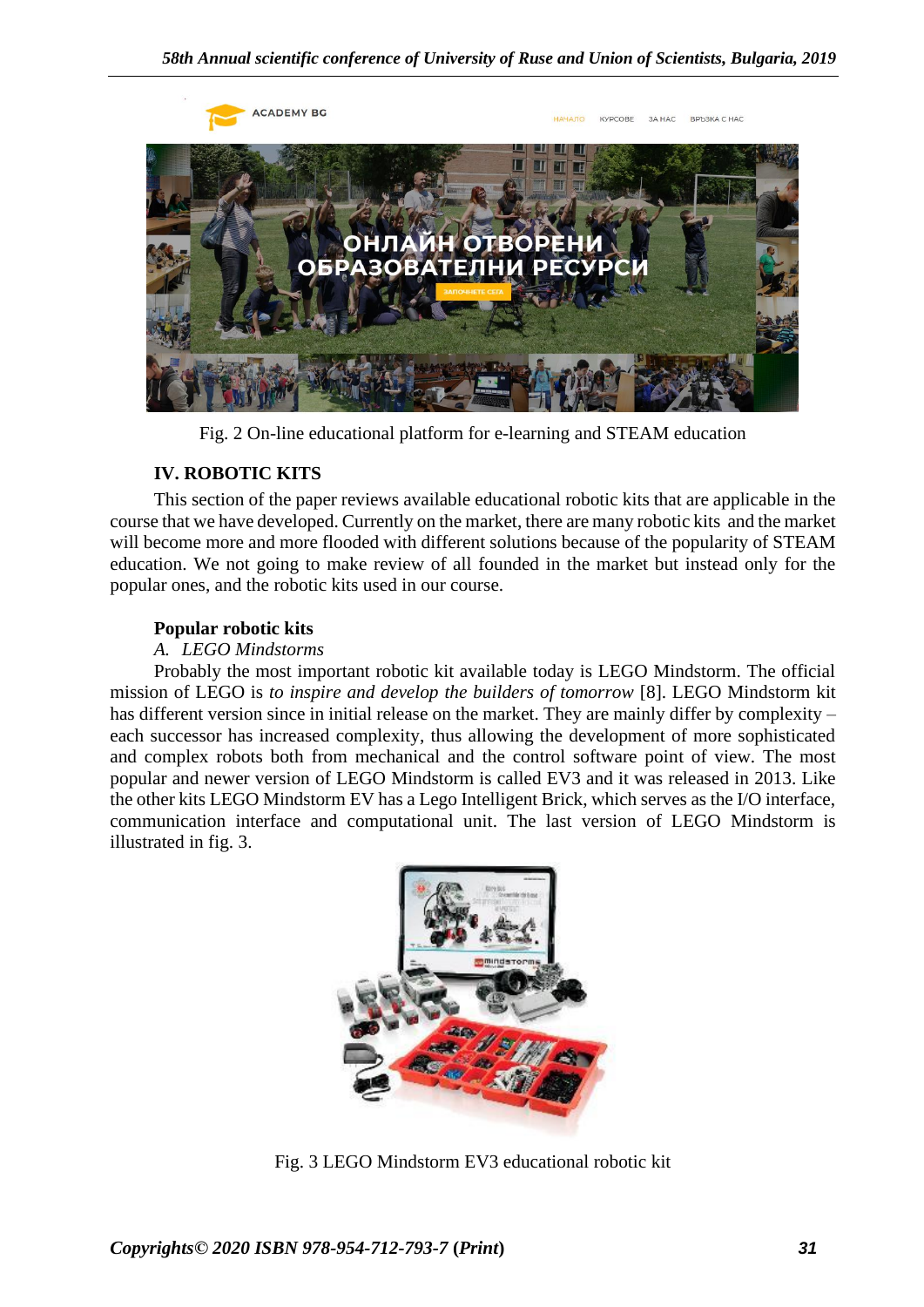There is rich choice of programming tools for the Mindstorm kit. Besides the official National Instruments GUI-based software, the most widely used languages include the RobotC, NBC and NXC, which are C-based environments with extensive LEGO Mindstorms libraries. All of the robots used in the educations comes with opportunity to be graphically programmed, thus making student more easily get familiar with the basic of programming.

#### *B. RobotLab*

Another hardware platform that can be used to transforms every class into a STEM-class is a RobotLab. RobotLab is a platform that is created for teachers by teachers, which use robots to enhance learning, understanding and information retention. RobotLab uses different robotic kits, computer science, coding and programming in order to help learners to acquire skills like problemsolving, critical-thinking and collaboration. The most up to date robots that the company announced is called Nao Robot.



Fig. 4 Nao Robot from RobotLab for education

The Nao Robot is shown in fig. 4. It is a hands-on learning platform for teach coding as well as core subjects like: reading, writing, math, pre-algebra, geometry, algebra, trigonometry and precalculus. Nao is autonomous, programmable humanoid robot that is controlled by specialised Linux-based operating system. The OS powers the robot's multimedia system, which includes four microphones, two speakers and two HD cameras. All of the components are used for implementing artificial intelligence for voice recognition, sound localization, text-to-speech synthesis and computer vison – for face and shape recognition.

#### **Robotic kits used in the course**

## *A. Micro: Maqueen for micro:bit*

In our lab we have bought 8 Micro:Maqueen robotic kits with micro:bit controller for the course (fig. 5). By taking the kit student can assemble mini robot, that is controlled by micro:bit (programmable board). The robot is powered by two gearboxes with wheels and it is equipped with sensor that allow a robot to follow a line, and ultrasonic sensor for measuring distance. The robot was design as educational kit for STEAM education. It offers interesting function to students and also plugins and games that allow students to learn programming while having fun. The students can program the robot via graphical editor, called MakeCode. The editor is free, open source platform for creating engaging computer science learning experience that support progression path into real-world programming. It is developed by Microsoft and it is applicable to other robotic kits. The MakeCode editor has three main components: simulator, block editor and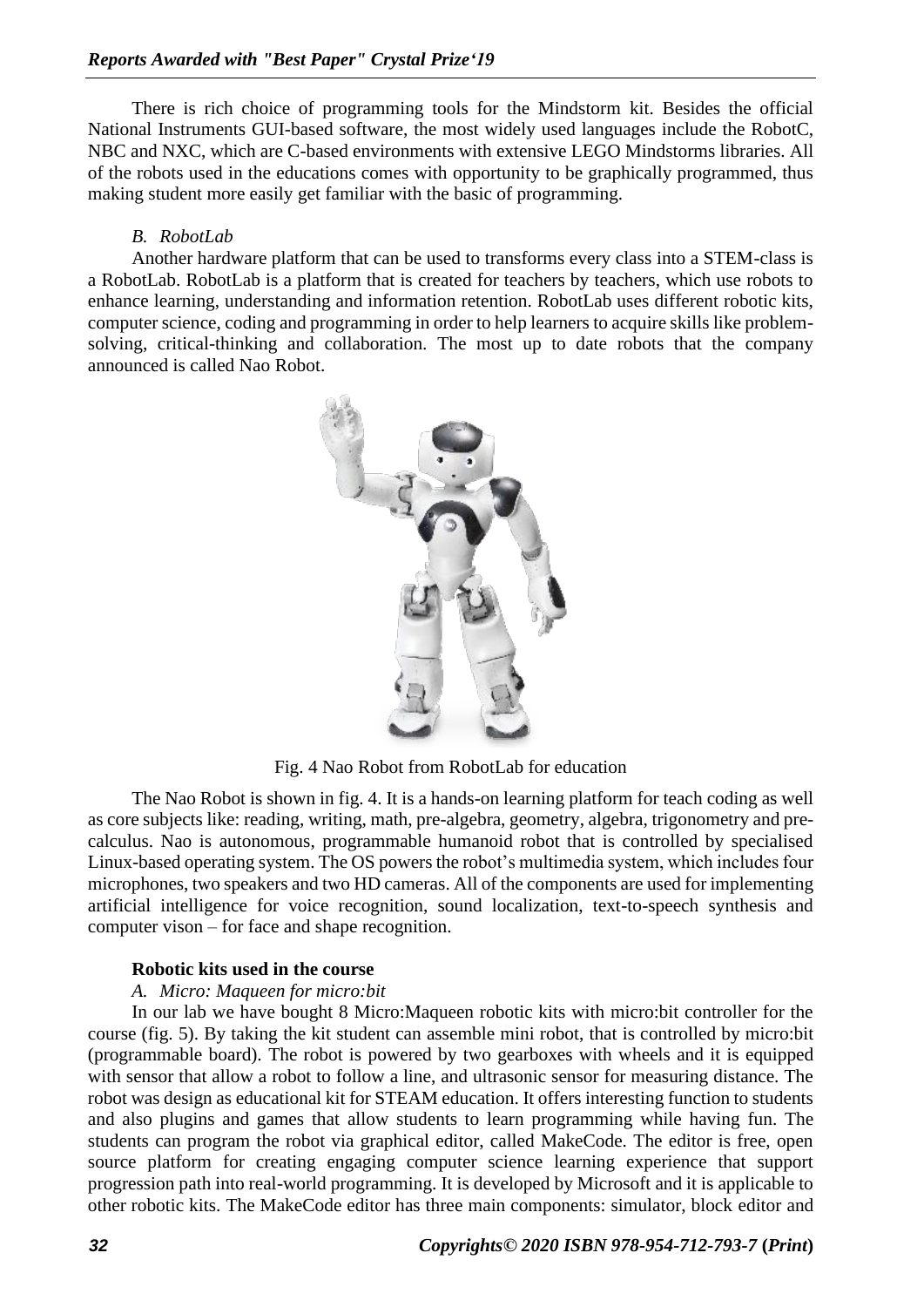JavaScript editor. The simulator provides students with immediate feedback on how their program is running and makes it easy to test and debug their code. The block editor on the other hand is perfect beginning for students new to coding. The programs are constructed via coloured blocks that are dragged and dropped into the workspace. The next level of programming learning is moving toward JavaScript. It is full-featured editor with code snippets, tooltips, and error detection to help student learn more efficiently [9].



Fig. 5 Micro: Maqeen educational robot

# *A. DJI RoboMaster S1*

It offers interesting function to students and also plugins and games that allow students to learn programming while having fun. The students can program the robot via graphical editor, called MakeCode. The editor is free, open source platform for creating engaging computer science learning experience that support progression path into real-world programming. It is developed by Microsoft and it is applicable to other robotic kits [10]. The MakeCode editor has three main components: simulator, block editor and JavaScript editor. The simulator provides students with immediate feedback on how their program is running and makes it easy to test and debug their code. The block editor on the other hand is perfect beginning for students new to coding. The programs are constructed via coloured blocks that are dragged and dropped into the workspace. The next level of programming learning is moving toward JavaScript. It is full-featured editor with code snippets, tooltips, and error detection to help student learn more efficiently. Fig. 6 shows the robot described above.



Fig. 6 DJI RoboMaster S1 educational robot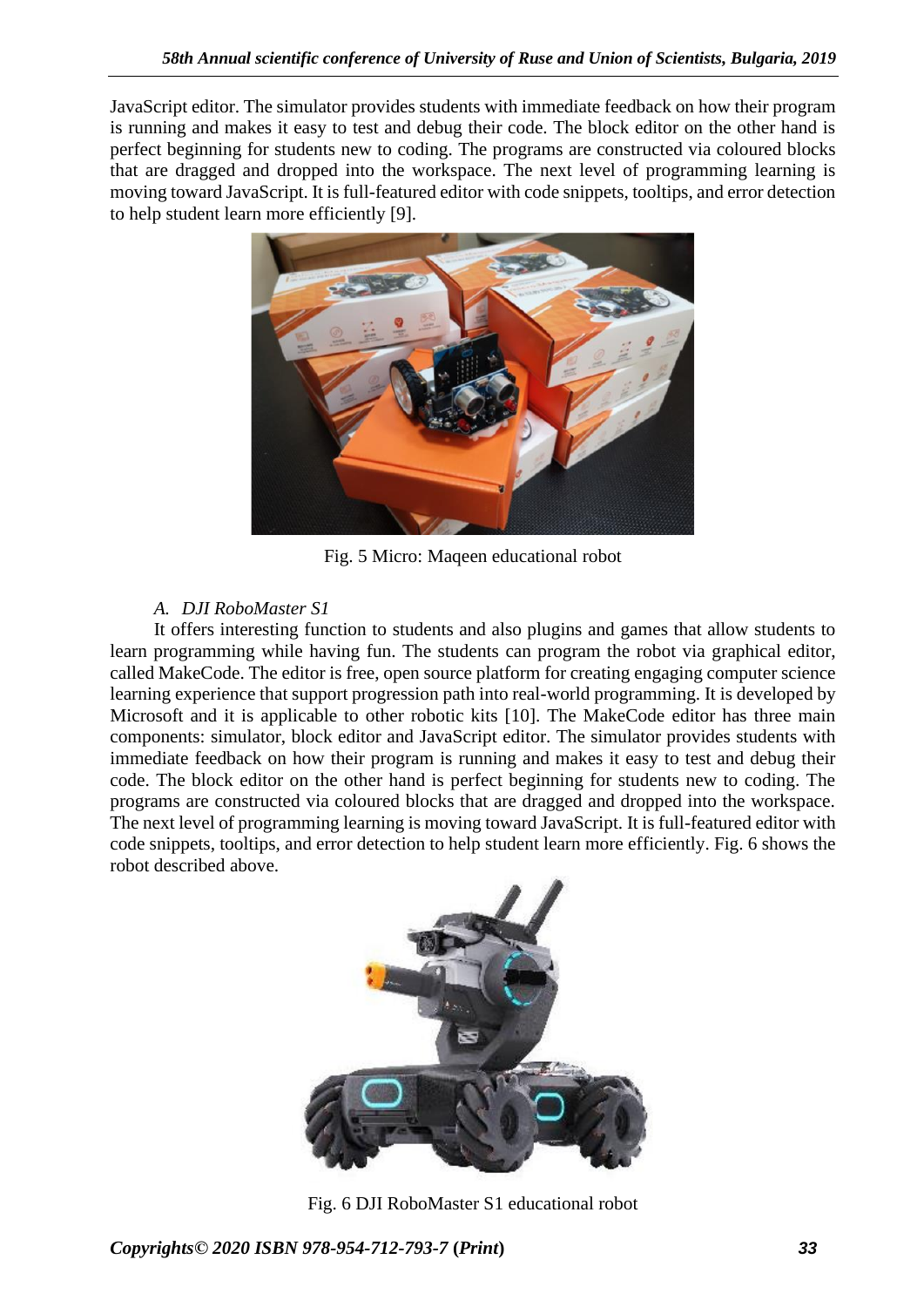The robot comes in parts and the first task of it owner is to assemble the robot. This is very useful task since it allow student to train its dexterity and creativity. Unfortunately, the assembly is task that is conducted only once – during the initial setup of the robot. When the robot is assembled, it is time to learn how to program it. This robot also provides graphical editor for easy learning of programming. Behind the graphical blocks for programming stands a Python scripts for advanced teaching.



Fig. 6 An example lab given to students enrolled in the course

Fig. 6 shows an example code given to students during the class. The code is very simple but is good for beginning. In consist of several block that implement some task. The first block for example set the travel mode to free so that the student will be able to drive the robot during the mission. The second block assign a speed for gimbal rotation and after that two block there is one logical block that implement a loop. It is a repeat loop, which implements the code in its body ten times. The code is interactive because in consist of elements that require student to perform something before the code to continue. For example the yellow block when implemented will wait for "hit on chassis rear armor" to continue the code. If the chassis rear armor is hit then the gimbal is rotated to specified degree, than the LED lights of the gimbal are changed to purple as specified in the block and the blaster fires 8 bead per time. The program is also available as Python script, which is used for advanced study of programming.

## **V. CONCLUSION**

Teachers have to apply teaching techniques that allow students to be active participants with strong motivation and engagement in order to implement active learning. With this paper, we propose interactive courses that are based on educational robots for STEM learning where the enrolled students will have fun by playing with the robots and acquire knew knowledge by setting up the robots to implement different tasks and missions on demand. We believe that the robots can nourish the interest of children in science and logical thinking.

#### **ACKNOWLEDGEMENT**

This paper is supported by the National Scientific Program "Information and Communication Technologies for a Single Digital Market in Science, Education and Security (ICTinSES)", financed by the Ministry of Education and Science of Bulgaria. The paper reflects partially some of the results received during the implementation of Project 2019-FEEA-03, funded by the Scientific and Research Fund of the University of Ruse "Angel Kanchev".